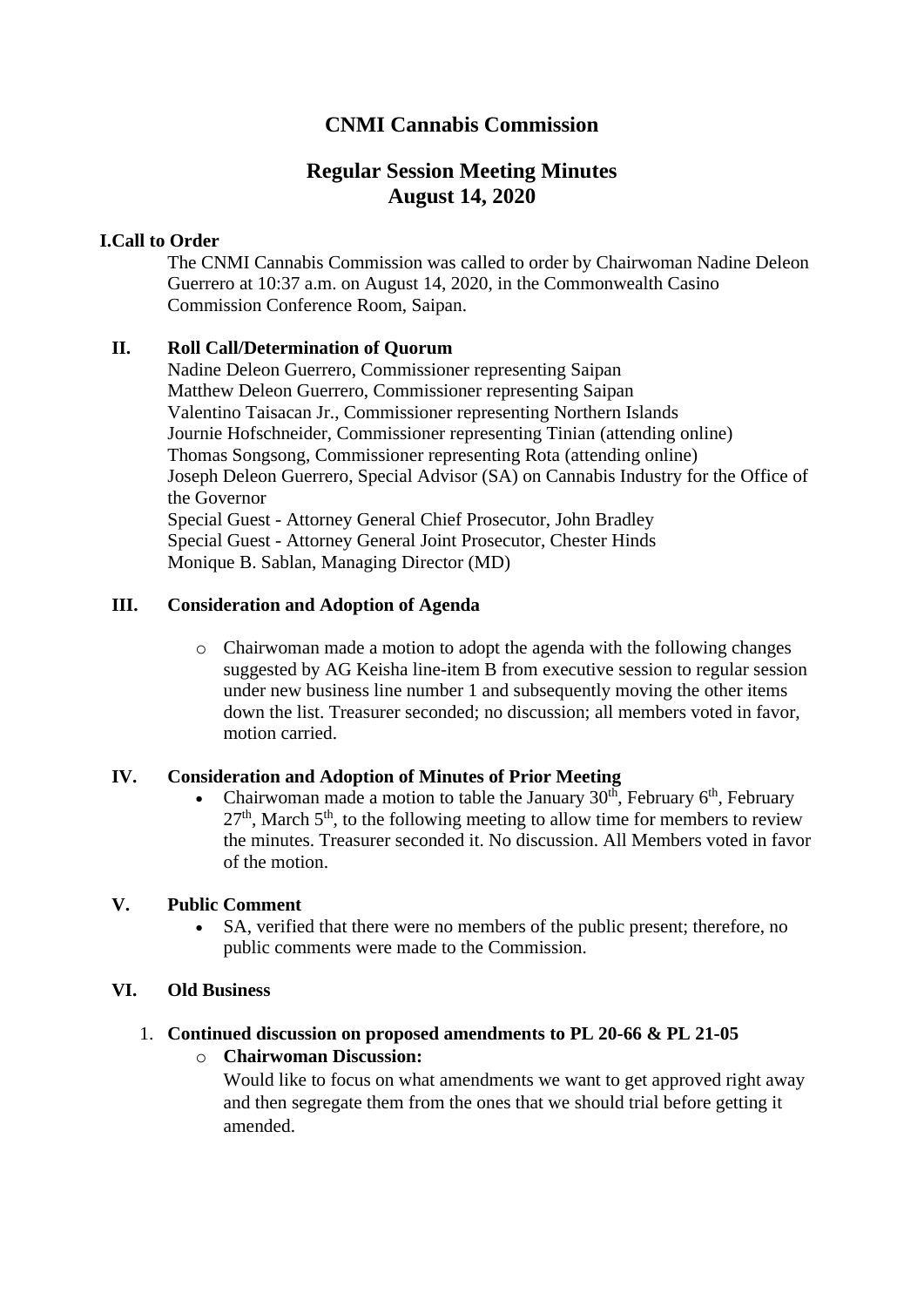As we already have the structure to get the industry going. Another aspect that is missing from the regulations are the penalties and fines. Chairwoman reviewed the laws and was looking to see if there is any enforcement power outside of the Commission or the DPS. She explained that she did not see anything other than fines that need to be paid if in violation of the regulations; however, there does not seem to be any consequence if the fine is not paid. Chairwoman would like to work on this within the law so that it would give the AG's office the enforcement power to mandate the person to pay the fine.

#### o **Members Discussion:**

Discussed the definition of marijuana which includes seeds which cannot be federally imported and exported. The Commission has been in discussion with customs to find a legal way to do so. AG, Chief Prosecutor, John Bradley wondered if some sort of coordination could be worked out with customs in order for people to import seeds for personal use by first going through the Commission to pursue a cannabis license and for the seeds to be catalogued that way. The Commission's role in regulating cannabis is the commercial business activity and so the law itself was constructed around Oregon's law. This includes a grace period where the Commission does not need to know where the seeds came from as long as it came from the CNMI (without cataloguing/tracking at the onset). The concern is not of the business regulatory side but on the criminal side for importing and exporting and transport of seeds. The Commission is following suit of other US jurisdictions; however, we are unsure of the criminal ramifications federally. The Commission has no authority over the importation of seeds. It is custom's responsibility and the Commission has and will continue to have conversations about this matter.

AG and members discussed authority of enforcement and in general, if it says it's a criminal violation, then it should be forwarded to the Criminal Division. Mr. Bradley mentioned that there are only a few crimes listed in the Act (cannabis) (ie. Smoking under 21 years of age, possession, etc) that would be escalated to the AG through some law enforcement agency. The crime would have to be identified, filed, and presented to the AG. Mr. Bradley continued to describe the steps the Commission would need to take to have AG review it which includes the Commission developing a citation process, receiving the court's approval for the violation to be filed and then forwarding it to the AG Criminal Division for review. This process is like how traffic pursues violations. The Commission needs to identify what agencies are involved in investigating these violations and delegate that authority. Ie. Commission employee, DPS, Drug Task Enforcement etc. Most violations would be civil matters as it relates to regulating the business.

Mr. Bradley gave examples of fact finding when it came to possession of a gun for example. The individual in question would not be arrested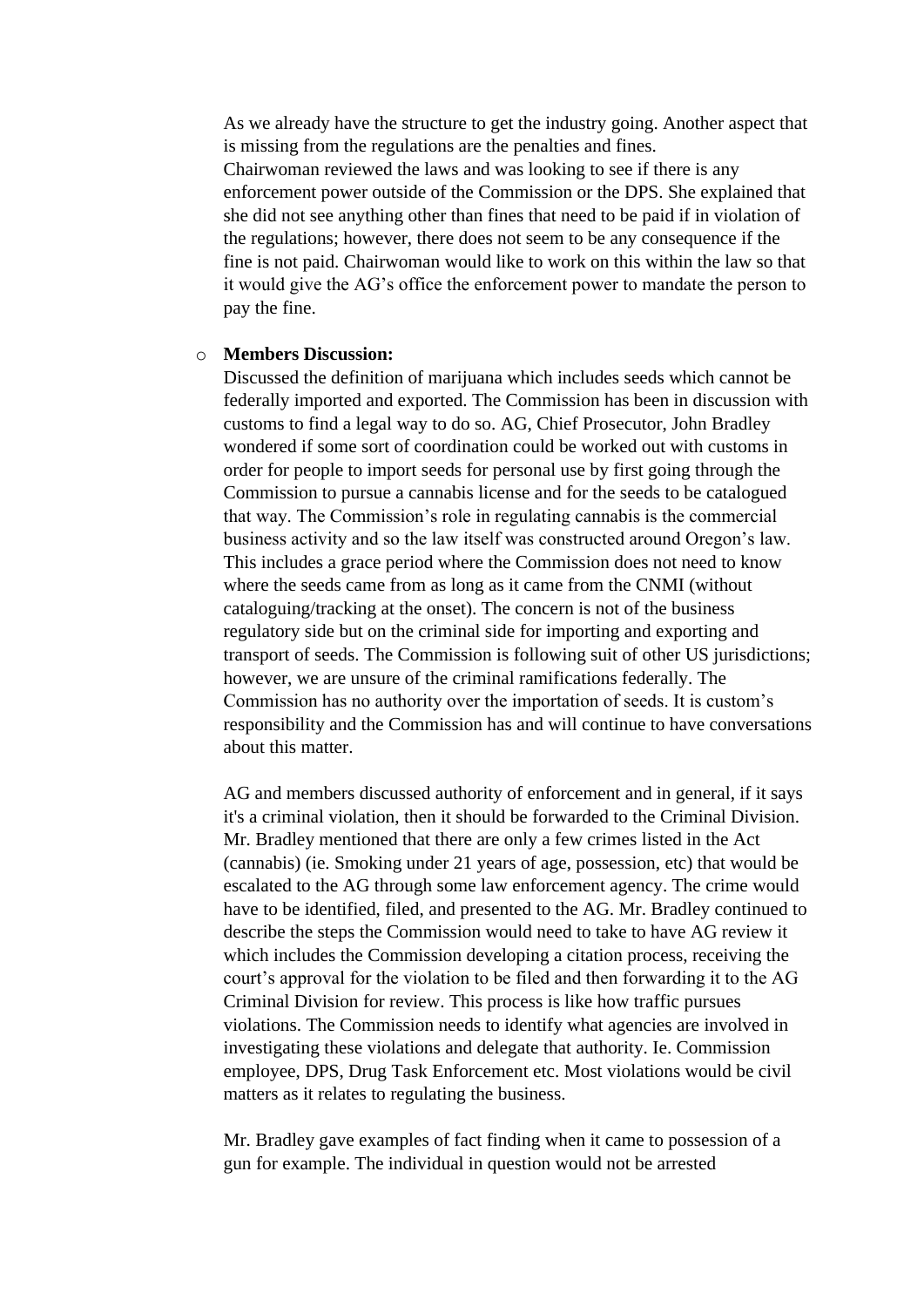immediately; an investigation would have to be conducted to determine if the individual has a permit to hold a firearm. Or if there is someone driving down the street, one would not assume that they did not have a driver's license until the facts are determined by questioning. If they did not have a license, in court, the case would most likely be dismissed if the individual did not have previous offenses and the court would direct them to obtain a license.

RECESS Chairwoman called recess at 12:10 p.m. Note: AG Guests left at this time.

IN SESSION Chairwoman called the meeting back to session at 12:22 p.m.

Members went over the list of proposed amendments and identified **1 st round amendments:** 

- **1.** Homegrown Marijuana Registry Card **strike 4 CMC § 53012 (e) & PL 20-66 s 112 ( e)** The Commission shall not prohibit nor deny persons aged 21 or older from obtaining a homegrown marijuana registry card. Notwithstanding any law or regulation to the contrary, the Commission shall immediately implement a homegrown marijuana registry system upon the effective date of this Act. The absence of homegrown marijuana registry system regulations should not prohibit any person 21 years of age or older from the cultivation of homegrown marijuana, as long as the marijuana is cultivated in accordance with the guidelines defined in this chapter and the person obtains a homegrown marijuana registry card when made available by the Commission.
- **2. Amend Act s. 131 Examination of Books and Premises of Licensees (b)** The Commission shall not require the books of any licensee to be maintained on the premises of the licensee. However, the owner or the agent of the owner must be capable of producing the books of the licensee within three hours of the Commission exercising its right to make an examination of the books.

Amend "within three hours" to "should produce documents upon request".

**3. Amend Act s. 134. License Terms; Licenses Issued for Less than a Year; Determination Fees.** (a) Except as otherwise provided in this section, all licenses under this Act and renewals thereof shall be issued for a period of one year which shall expire on September 30 of each year

Amend "shall expire on September 30 of each year" to "shall expire one year from the date of license issuance".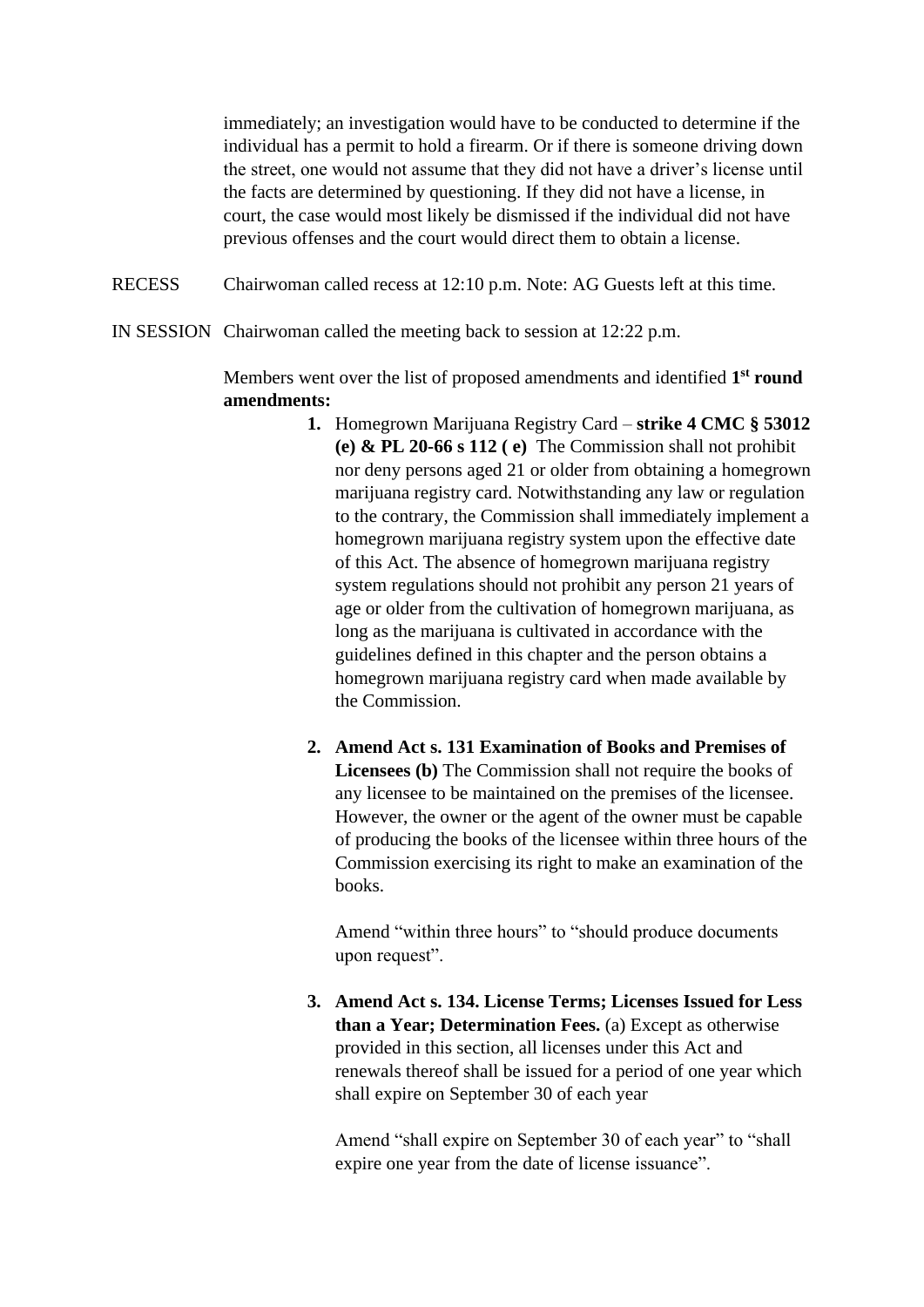# **4. Amend 4 CMC § 53005 (u), PL 20-66 s. 105 (u) & Regulatio**ns **§ 180-10.1-045 Definitions – strike "seeds" from the definition**

(u) "Marijuana" means all parts of the plant of the genus cannabis, the seeds thereof, and every compound, manufacture, salt derivative, mixture, or preparation of the plant and its seeds whether growing or not, regardless of moisture content, other than marijuana extracts. "Marijuana" does not include hemp, nor does it include fiber produced from the stalks, oil or cake made from the seeds of the plant, sterilized seed of the plant which is incapable of germination, or the weight of any other ingredient combined with marijuana to prepare topical or oral administrations, food, drink, or other product.

- **5.** Earmarking regulatory fees or setting up a revolving account
- **6.** Protection of commercial security plans

2<sup>nd</sup> Round amendments requires further conversation:

- 1. Sales tax requires further conversation with
- 2. Civil penalty schedule– create framework similar to traffic
- 3. Use of public lands

## **VII. New Business**

### **1. Discussion and approval of selection criteria as it relates to licensee approval process**

- o Secretary presented the concept of a lottery process for selecting applications in a transparent way for commercial licenses with limitations. This process was used in BC, Canada for liquor licenses with moratoriums.
- o Highlight of Process per BC's procedures:
	- o Applications would be received and reviewed for administrative completeness and will notify the applicant; if incomplete, a deadline is provided
	- o Once determined eligible/ineligible, the Commission will notify the applicant
	- o Eligible applications will be entered into a lottery; an independent auditor conducts the lottery and the sequence of application processing is determined
- o Chair requested that Secretary work on the procedures for the lottery process once if voted on and approved by members (voting to commence next Friday)
- o If approved, must add to emergency regulations after licensing limitations (Vice Chairman to draft)
- o Vice Chairman suggested to amend regulations to include the lottery process for selecting applicants for licenses that are limited
- o MD inquired about applicants pending a business license and/or zoning if an application is received and the delay is no fault of their own. Secretary suggested in this case we would accept a receipt from their submission for a business license or zoning to demonstrate the process to acquire the document(s) has begun.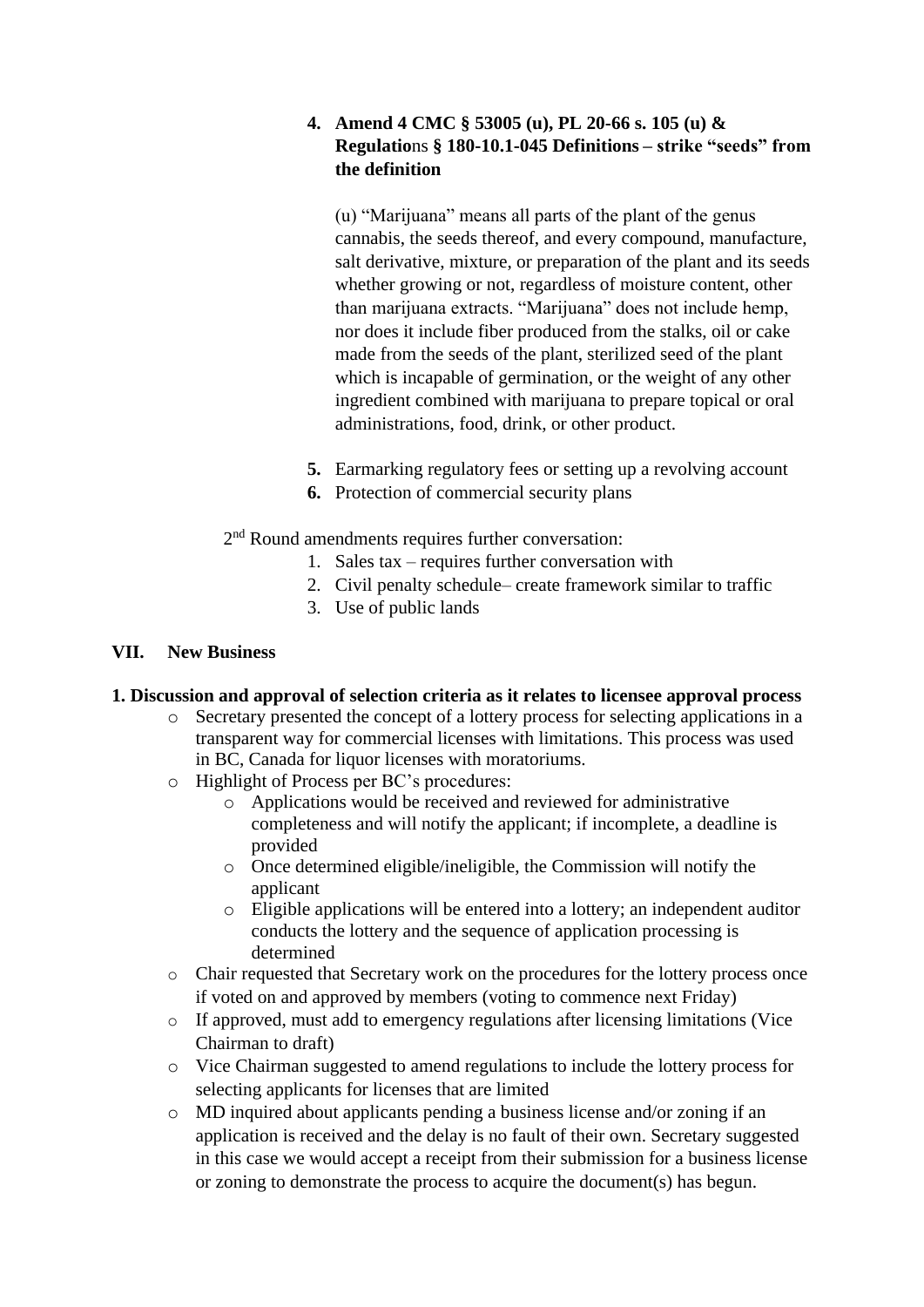# **2. Discussion and approval of implementation of commercial application acceptance window**

o To be determined (next Friday)

**3. Discussion and voting of Resolution 2020-002 to expand policy description on the allowance of two or more different businesses to co-locate with a Commercial License holder under one establishment** 

- o This draft was developed to establish licensing separation requirements to ensure a premises, subject to a license, is satisfactorily separated from areas that are unlicensed (to reduce the possibility of access to the premises by minors) and/or areas that are subject of a different license
- o Secretary presented the draft resolution to the members: **Shared or adjoining facilities between an unlicensed business and a licensed premises**
	- The licensee maintains ownership/leases/sub-leases the premises and has a right to occupy the premises;
	- Access/egress points to the premises are considered satisfactory by the Commission;
	- Separation between the areas is sufficient to determine a separate occupant load for the area(s);
	- Separation between the areas is fixed and immovable to ensure the size of the licensed premises is maintained;
	- Dividers or other separation between the licensed premises and adjoining business is sufficient to prevent exposure/access to minors;
	- All employees, contractors and licensee representatives present on the licensed premises must wear clothing or a badge issued by the licensee that easily identifies the individual as an employee, contractor or licensee representative.

1. A licensee must record the name of every current employee and license

representative.

2. The licensee must record the name and date of birth for that individual.

- Signage is posted informing the public of the boundaries of the licensed premises; and
- Any other factors as may be relevant to public safety.

# **Shared or adjoining facilities between two licenses under the same ownership**

- The licensee maintains ownership/leases/subleases the premises and has a right to occupy the premises;
- Access/egress points to the premises are considered satisfactory by the Commission;
- Separation between the areas is fixed and immovable to ensure the size of the licensed premises is maintained;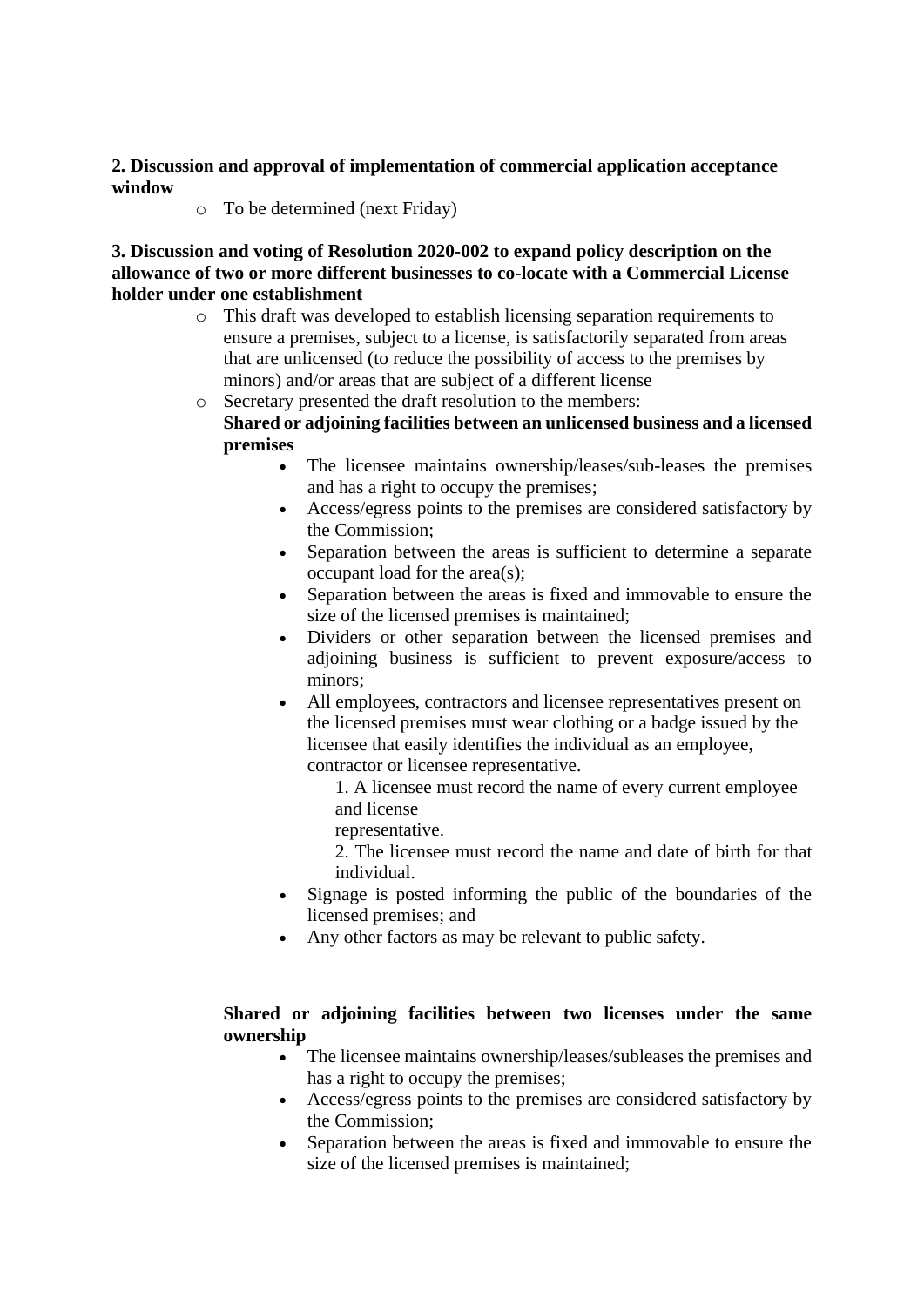- The different operating conditions that are in effect based on the license type must be evident to the public;
- All employees, contractors and licensee representatives present on the licensed premises must wear clothing or a badge issued by the licensee that easily identifies the individual as an employee, contractor or licensee representative.
	- 1. A licensee must record the name of every current employee and license
	- representative.

2. The licensee must record the name and date of birth for that individual.

- Signage is posted informing the public of the boundaries of the licensed premises.
- Any other factors as may be relevant to public safety.
- o Members agreed to approve the two options while the industry is starting up; each application will be considered meritoriously based on the entire application and supporting documents.
- o The Commission is mindful of current economic hardships and those applicants interested in using an existing establishment or co-existing with another business.
- o Members agreed to limit the number of businesses to one other (licensed or unlicensed, independent of each other) meeting the criteria to avoid enforcement complications, ownership issues and enforcement jurisdiction.
- o Vice Chairman made a motion to approve Resolution 2020-002 with amendments discussed and agreed to in today's meeting; Chairwoman seconded; Discussion: Commissioner Songsong agreed with all points presented and agrees with the resolution; all members voted in favor; motion approved.
- o Secretary to complete draft with minor amendments and circulate to members for

# **4. Expansion and approval of the definition of "canopy space" as it relates to commercial licenses**

- o SA discussed properly defining canopy space and including vertical allowances vs floor space or footprint. Canopy space is not in the law other than the space of production area. It does not clarify whether that includes immature plants or if it is only mature plants. SA compared Oregon law and initially canopy space was defined by tiers for mature plants only. They did not specify immature. They have since amended their regs and put limitations on the immature plants for both indoor and outdoor. Only the footprint of the area containing the immature plants will be used to calculate the immature canopy. We would want to impose a limitation on immature so we can consider the licensee's proposal for where they are growing them on their premises. Without including immature plants under canopy space, we will not have this information.
- o Members discussed a Cannabis Tracking System and how it would help licensee's self-regulate the amount of mature/immature plants and cataloguing.
- o Members discussed potential situations where a licensee may wish to have more than one license under the production cultivation site. Perhaps someone owns the building and you own the site within the factory. Some warehouses are quite lard and our maximum square footage is 5000 sq ft.. Some warehouses are 10,000 sq ft+. What kind of delineation would be required? Ie. Walls, fencing?